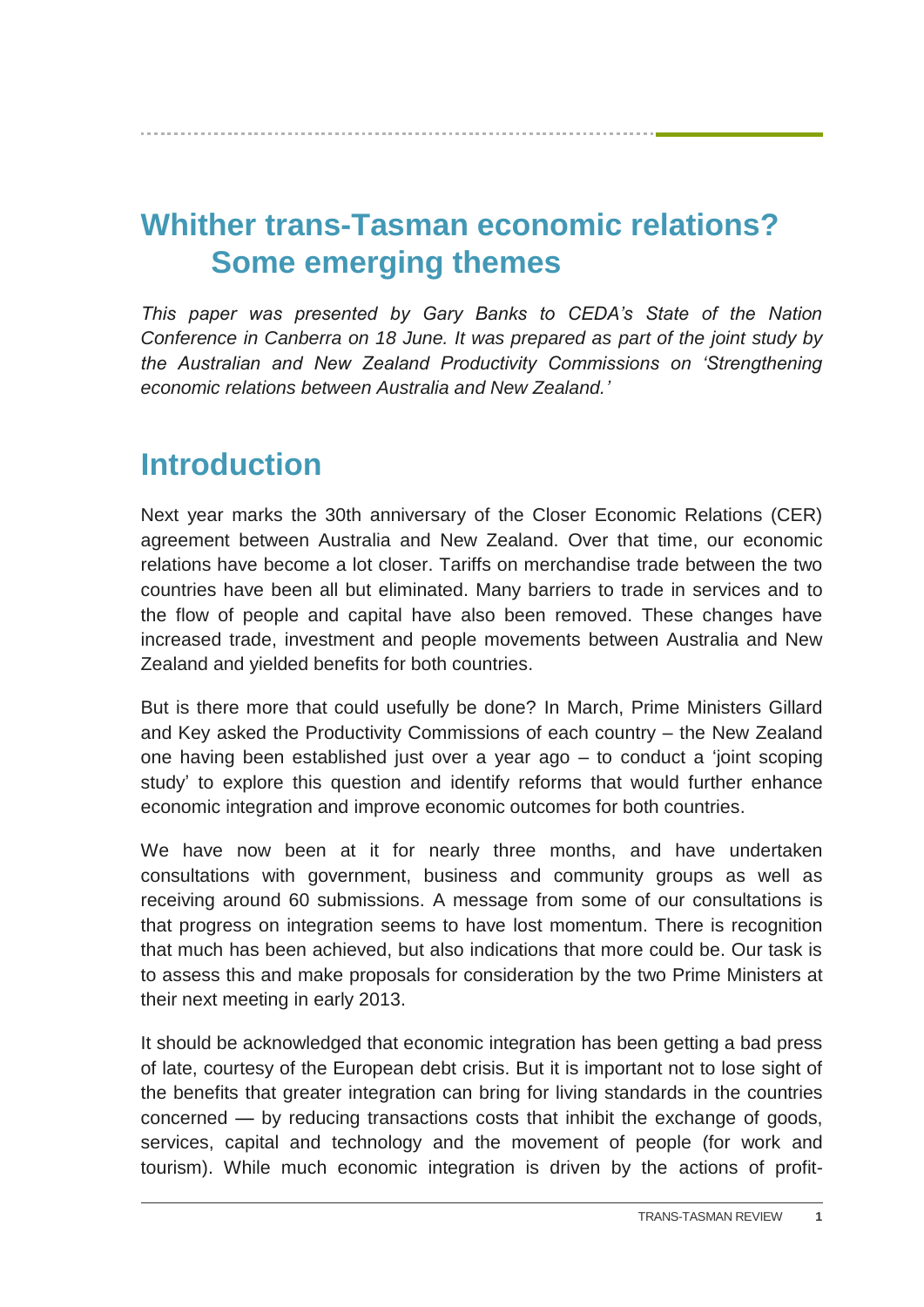motivated businesses and individuals, governments can do things to reduce transaction costs directly (like reducing tariffs) as well as prompt markets to drive costs down (for example, by making it easier for new firms to compete).

It should also be recognised that the world economy, and the Asian region in particular, have undergone extraordinary changes since the signing of the CER 30 years ago, and so have our economic relations with other countries. The Commissions will endeavour to map out a trans-Tasman integration agenda that is relevant to these wider horizons and their opportunities and challenges.

# **What has been achieved?**

The genesis of the CER goes back to a meeting of Prime Ministers Fraser and Muldoon in Wellington in 1980, when it was agreed that, as the Australian Prime Minister expressed it:

If the two countries can cooperate more closely in their own trading relationship, with each concentrating on what it does best, it will help both countries to grow stronger and to compete in wider markets. We agreed in Wellington that any closer economic relationship must be outward-looking...

The CER agenda initially focused on goods trade, but it has evolved considerably to also cover trade in services, investment, business environment, taxation and government procurement. By 2004, these extensions were encompassed in the ambition of creating a 'single economic market'. The current work program is directed at this, with the aim of enabling business, consumers and investors to conduct operations 'seamlessly' across the Tasman.

It will not surprise an Australian audience that such a seamless regulatory environment has yet to be realised, given the lack of one across our own country. But much has been achieved, and the results are reflected in our economic dealings. For example:

- the value of two-way merchandise trade between Australia and New Zealand has grown at an average annual rate of 8 per cent, which is higher than growth in Australia's trade overall
- services trade via commercial presence in the partner country has expanded greatly in sectors such as banking and telecommunications
- the New Zealand born population in Australia (a group that has a high workforce participation rate) has nearly tripled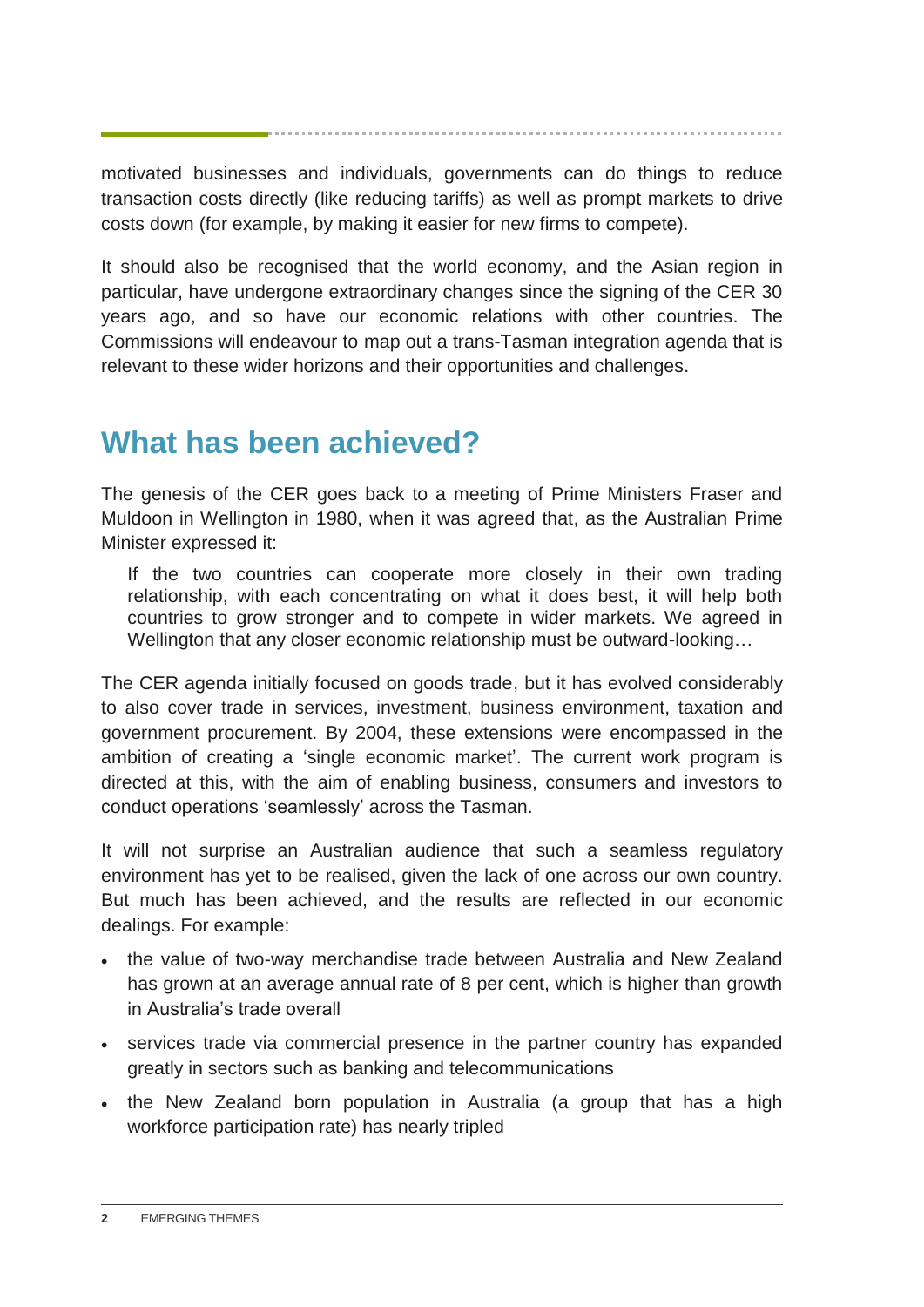As noted, such increased economic integration, by expanding the extent of the market enables countries to capture greater scale advantages and specialise more in those things they do relatively well, with lower priced imports taking the place of more costly domestically produced goods and services in a dynamic competitive process. Consumers benefit from lower prices and greater choice. And the integration of labour markets, a prominent feature of the trans-Tasman relationship, opens up opportunities for people to develop and apply their skills and earn higher wages.

But where integration is pursued bilaterally, there is also the possibility that it might come at the expense of integration with other countries. For example, some studies indicate that the CER has resulted in trade diversion – switching imports from lower-cost third country suppliers - and, therefore, that the net benefits may not have been as large as thought (some studies even suggest net losses).

It should be said that such studies have some limitations, including the difficulty in isolating CER-induced effects on trade from those caused by changes in market conditions and other policy settings. And they mostly focus on merchandise trade, whereas the CER agenda has expanded to encompass services trade and investment.

It is also possible that CER helped engender reform to broader policy settings in Australia and New Zealand. It has been suggested that the CER helped to change opinions about trade protection for manufacturing and paved the way for unilateral reductions in tariffs generally, particularly in New Zealand (Scollay, Findlay and Kaufmann 2011). In this way, and unlike some other agreements, CER appears to have acted more as a 'building block' than 'stumbling block' in the pursuit of wider integration.

The quantitative studies nevertheless underscore an important point: the ultimate test of policy initiatives across the Tasman is not whether they simply increase mutual trade or investment, but whether in doing so they yield net benefits overall for our populations, accounting for broader regional relationships and interactions. That is the test that the two Commissions will be applying in the agenda we ultimately propose.

This will not be straight forward, since, looking beyond the current work program, it is clear from our consultations and work thus far that much of the 'low hanging fruit' has been picked. Extending or deepening the trans-Tasman integration agenda will require tackling some more complex and contentious areas of policy and regulation.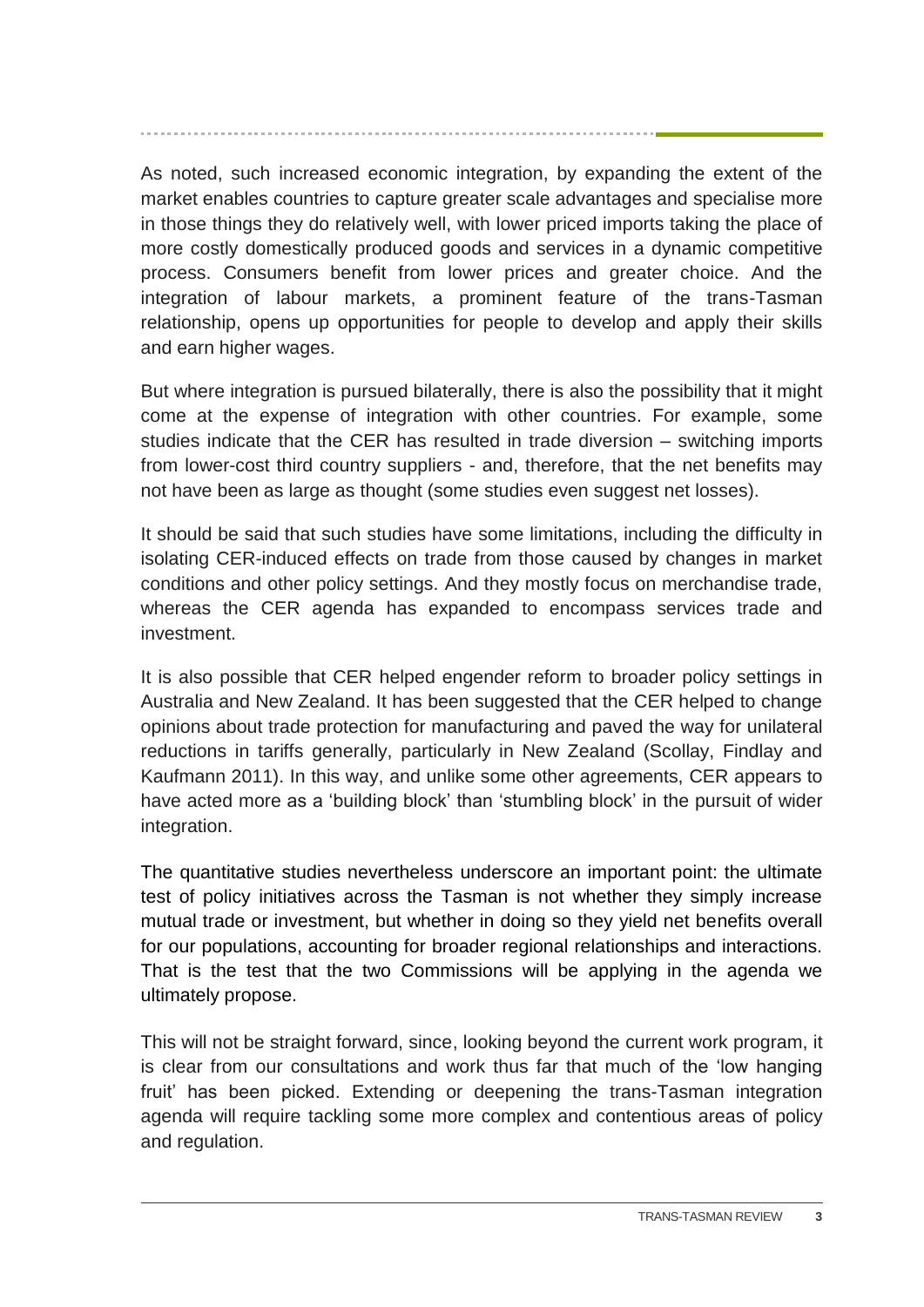### **Some emerging themes**

Some themes are already emerging from consultations and submissions and from our own deliberations, which help to frame the more detailed assessments of policy options.

#### *Closer, but not too close?*

Our Issues Paper included a stylised representation of different levels of integration, commencing with free trade at one end and economic and political union at the other. None of these levels is necessarily superior to the others, as their impacts on economic outcomes can be ambiguous. Current trans-Tasman arrangements embody elements of free trade and a common market. Could or should we go further?

On the basis of what we have been hearing thus far, the answer would seem to be 'not too much further', at least in this textbook categorization of the options. Political union — a real prospect at the dawn of Australia's Federation and still contemplated in our Constitution — is clearly no longer a live option. (As an aside, with the upcoming London Olympics in mind, some might be aware that in the 1908 and 1912 Olympics we fielded a joint team. This could well be characterised as our integration high point! For example, there was no dissent at one of our recent roundtables when a New Zealander ruled out the prospect of a joint national rugby team!)

That political union is a step too far is therefore generally accepted. However a less recognised implication is that this also rules out or limits the scope for key elements of economic union as well, to the extent that they would effectively necessitate adherence to common policy/political positions over time. (Recent developments in the European Union have been instructive in this respect.)

This was underlined by the reaction on both sides of the Tasman to the brief mention in our Issues Paper of a common currency. This is an idea that has been raised and rejected more than once in the past. A key argument against it is manifest in Australia's recent mining boom and the appreciation of Australia's dollar relative to that of New Zealand.

Countries with different economic structures and conditions will face differential pressures for adjustment through their exchange rates. Within a Federation the adverse impacts stemming from the absence of such a mechanism can be at least partly alleviated through fiscal transfers. But that requires a 'national' government. (And even then it is not without difficulties, as the recent controversy over the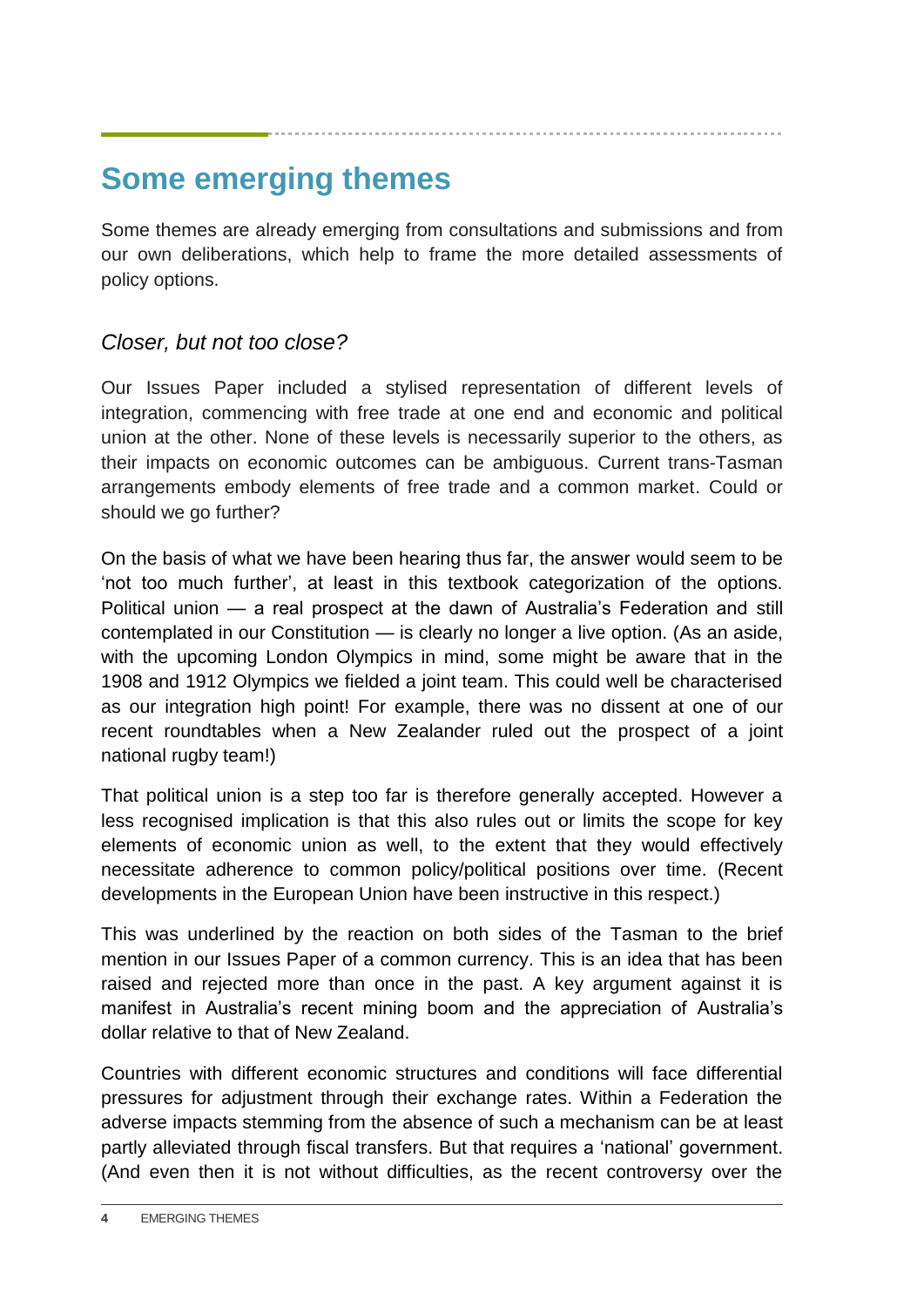extent of the transfers under Australia's elaborate system of Horizontal Fiscal Equalisation demonstrates).

Even if two countries had identical economic structures, and therefore identical 'shocks' through trade, their fiscal and monetary policies may diverge for reasons that have more to do with democracy than economics. And under a common currency any such divergence would give rise to costs for one party.

Regulatory harmonisation also tests the boundaries of sovereignty. Governments will cede autonomy over those areas of regulation where they see larger benefits to their constituencies — either through the reduction of transaction costs or to constrain decisions that could otherwise favour special interests at collective cost. Tariff policy is a case in point (though other forms of protection have had a habit of breaking out).

Many areas of regulation reflect local circumstances or preferences — economic, environmental or social — and governments rightly resist ceding autonomy where their electorates expect them to be responsive and will hold them accountable. So it would be idle to expect our two governments to agree to harmonise many environmental regulations, for example, even where existing differences impose costs on business. Even in areas of business regulation harmonisation can be difficult to achieve, as Australia's experience in areas such as rail safety, Chemicals and OHS illustrates. To be achievable, the harmonisation of sovereign areas of regulation requires a common understanding that the benefits of the harmonised option will exceed the costs for both parties, not only in the immediate term but also into the (uncertain) future.

While the 'highest' levels of integration in the textbook hierarchy are therefore unlikely to eventuate, similarities in culture, institutions and values bode well for deeper economic integration between our two countries than could be expected with any third country. As Australia's Prime Minister recently expressed it, New Zealand is 'family'. That also means that decisions about our economic relations will inevitably be driven by more than a narrow economic calculation of national benefit on either side of the Tasman.

### *The benefits must outweigh the costs (overall)*

There is nevertheless agreement that the integration agenda should result in net benefits overall for each country, as specified in the Terms of Reference. The Commissions are also asked to identify those areas of reform where 'joint net benefits' appear highest.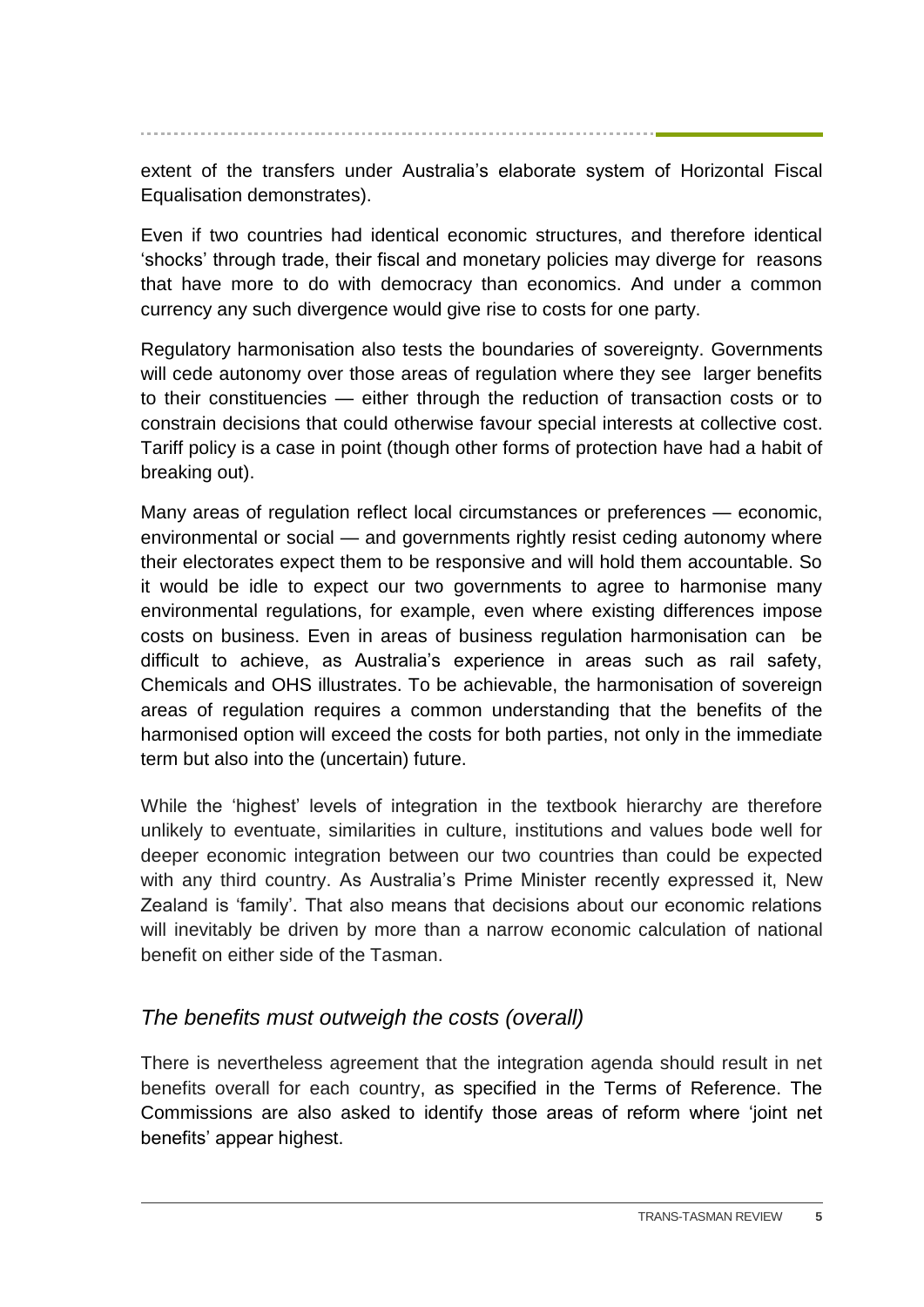What is not referred to is how the benefits should be distributed across the two countries, or at what level of policy aggregation the net benefit calculation should be made. Those participants who have addressed this question, which was raised in our Issues Paper, have generally argued that the fact that there may be uneven distribution of benefits, or even losses to one party, from actions on a specific item, should not matter provided a 'win-win' outcome is achieved 'overall'. The level of aggregation that 'overall' might apply to will likely depend on the linkages among different components of the reform agenda as politically agreed. Our main job is to try to determine the values for the individual components of the calculus.

Asymmetry in the distribution of gains is probably inevitable in most policy areas, given the size of the two countries and their different relative significance to each other. For example, while Australia accounts for around 20 per cent of New Zealand's trade, New Zealand accounts for only 3-4 per cent of Australia's. (This underlying asymmetry is reflected in the greater interest in the inquiry and its likely outcomes displayed in New Zealand than in Australia thus far.)

Some participants have expressed concerns about integration leading to a 'hollowing out' of the New Zealand economy; for example, that skilled New Zealanders are being attracted to large Australian cities such as Sydney or Melbourne, where knowledge-intensive activities tend to cluster and remuneration is higher.

This concern should not be ignored or lightly dismissed. But a number of matters are relevant in assessing it. One is understanding what has been happening in practice. For example, there has clearly been a sharp rise in New Zealanders crossing the Tasman to work in Australia. But the old joke about this enhancing both nations suggests that not all these workers have been the most highly skilled. This is reflected in available statistics relating to skills. There is also the counterfactual to consider: to what extent in the absence of formal integration initiatives, labour outflows would have occurred anyway — either to Australia or to other countries. And there is also the question of how to treat the enhanced incomes of (temporary) expatriates in a calculation of net national benefits.

Concerns about 'hollowing out' focus on a subset of the costs and benefits of integration and there is a need to look at the whole picture. It may also be that the best policy response to these concerns is to accelerate domestic reforms that increase the attractiveness of doing business in both countries.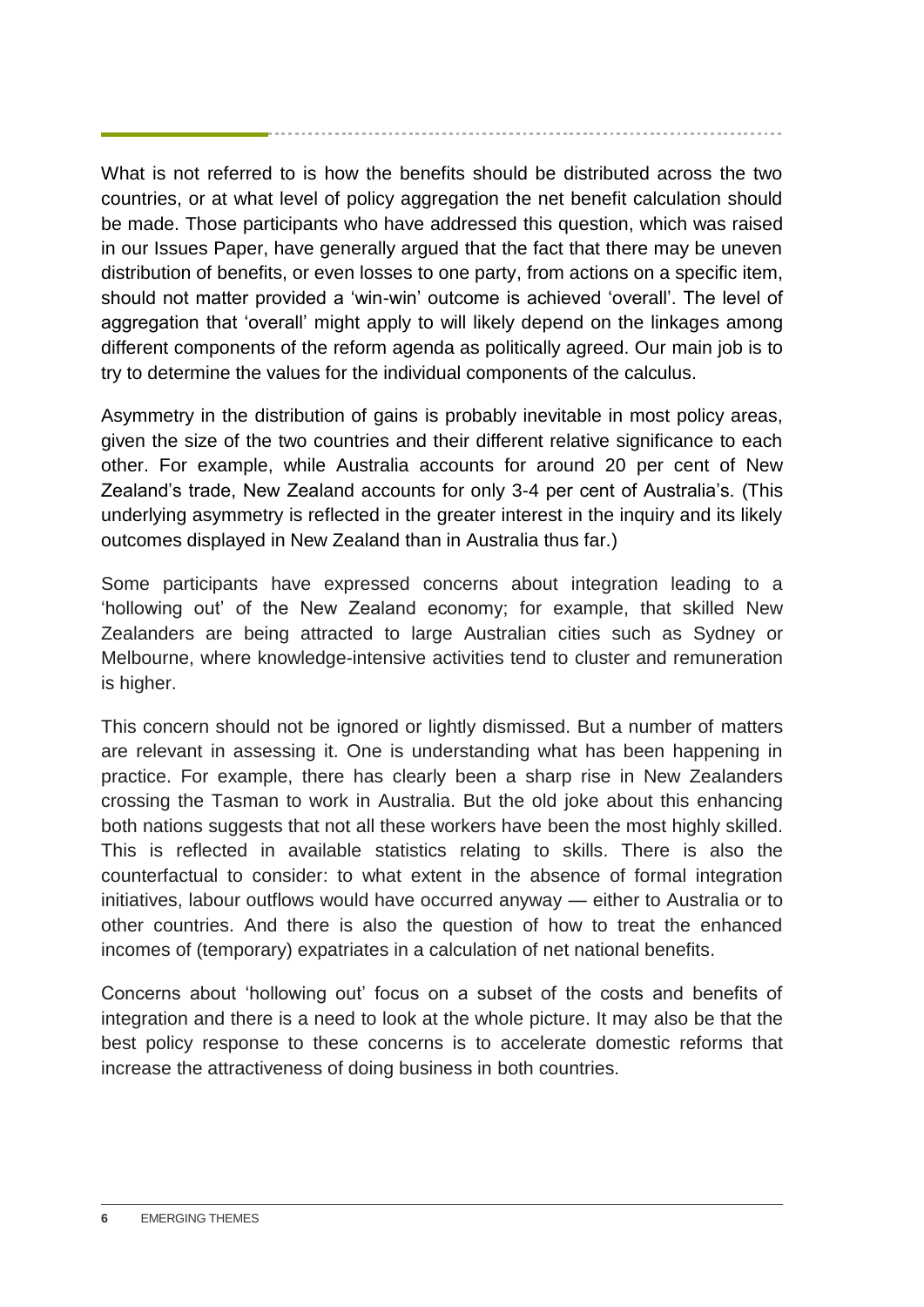### *The bigger regional picture is important*

The trans-Tasman integration agenda needs to 'fit' with the broader challenges and opportunities in what is becoming known as the 'Asian century'. This has always been true and, as noted, was acknowledged at the inception of the CER agreement. But much has changed internationally and within each country since that agreement was signed in 1983.

For example:

- Australia and New Zealand have undertaken major economic reforms (including substantially reducing their import barriers generally), which have furthered international integration.
- Capital has become much more mobile across national borders, with global financial flows increasing from around 17 per cent of global production to 54 per cent (PC 2010).
- Market driven integration has been given a boost from technological progress and cost reductions in international communications and transport.
- The rise of Asia has seen the share of global GDP within 10 000 kilometres of Australia and New Zealand double in the last 50 years. And since 1983:
	- Asia's share of global output has increased from 17 per cent to 26 per cent (and it is forecast to reach 50 per cent by 2050);
	- the proportion of Australia's trade accounted for by Asia has increased from around 41 per cent to 64 per cent;
	- the proportion of New Zealand's trade accounted for by Asia has increased from around 29 per cent to 43 per cent.

At the same time, multilateral efforts to promote trade liberalisation have clearly lost momentum. The Doha Round began 12 years ago, but is yet to be concluded and its future is uncertain. By contrast, bilateral and regional trade agreements have proliferated. When CER was signed there were fewer than 20 other such agreements in place — by 2010 there were 288, with more being negotiated, including by Australia and New Zealand (WTO 2010).

All of this has reinforced the need to consider trans-Tasman integration in a broader regional and global context. This means avoiding doing things that impede integration with other countries. It also means considering how we can extend trans-Tasman initiatives to reap further gains from broader integration in multilateral fora and at a wider regional level, such as within APEC or the emerging Trans Pacific Partnership. It was observed earlier that CER has previously involved some trade diversion from other trading parties. Fortunately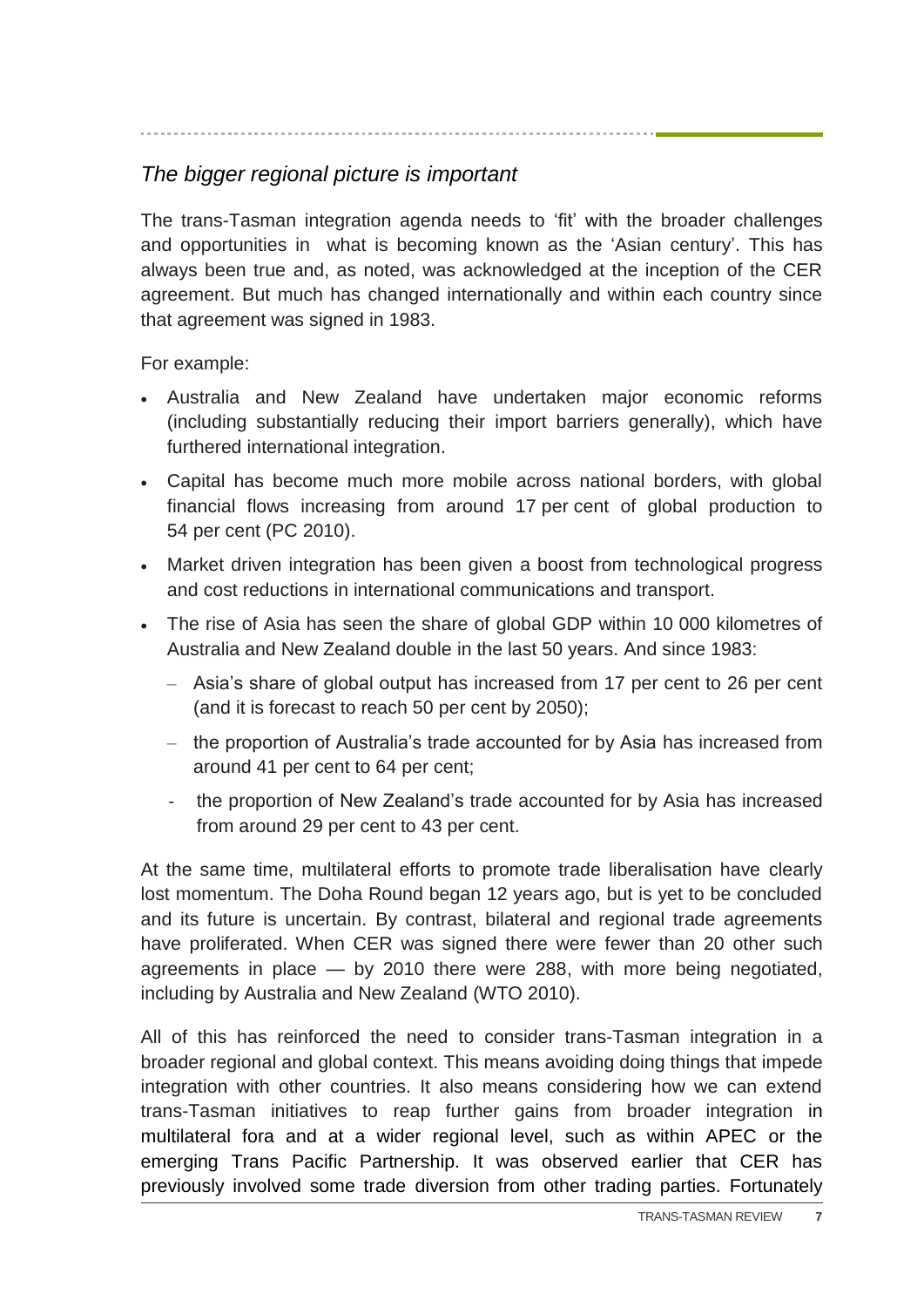this was at least partially mitigated by our extensive unilateral MFN liberalisation. Finding ways to ensure that trade and investment creation predominates more generally should continue to be an objective for us moving forward.

The rise of Asia presents great opportunities for both our countries — with benefits that potentially greatly outweigh those on offer through our own further integration, significant though these may be. The best way of positioning ourselves to capture the benefits of the 'Asian Century' will be to enhance the productivity and competitiveness of our own economies.

### *Domestic reform by one partner is also good for the other*

The domestic reforms that have occurred since CER was introduced have already paid dividends in this respect, as well as bringing purely domestic benefits. But neither country could be said to have come near exhausting the possibilities for enhancing productivity though domestic reforms. There is much more to do, and it is important to consider how the domestic reform imperative can be advanced through the Trans-Tasman relationship. For example, we have each undertaken beneficial reforms from which the other can learn.

Moreover, to the extent that such reforms raise incomes in one country, the other country will benefit anyway. To get a better fix on the magnitude of this 'prosperity spill over', Commission researchers in Australia have been undertaking some economic modelling that can account for both direct and indirect linkages within and across our economies. This indicates that a 1 per cent expansion of the Australian economy leads to an expansion of 0.3 per cent in New Zealand. In other words, the New Zealand economy is projected to get a boost proportionately equal to nearly one-third of what Australia gets from any productivity enhancing domestic reforms. The key linkages are through trade and investment: as Australian incomes grow, demand for New Zealand's exports increase, as do investment flows from Australia to New Zealand.

Australia obviously receives a much smaller stimulus from economic growth in New Zealand. But some sectors of the Australian economy were found to benefit significantly, such as mineral products and other metals and construction services.

By the same token, any policies that served to reduce Australia's productivity performance and income growth would also impact negatively on New Zealand. Each country, therefore, has a strong interest in good public policy across the Tasman.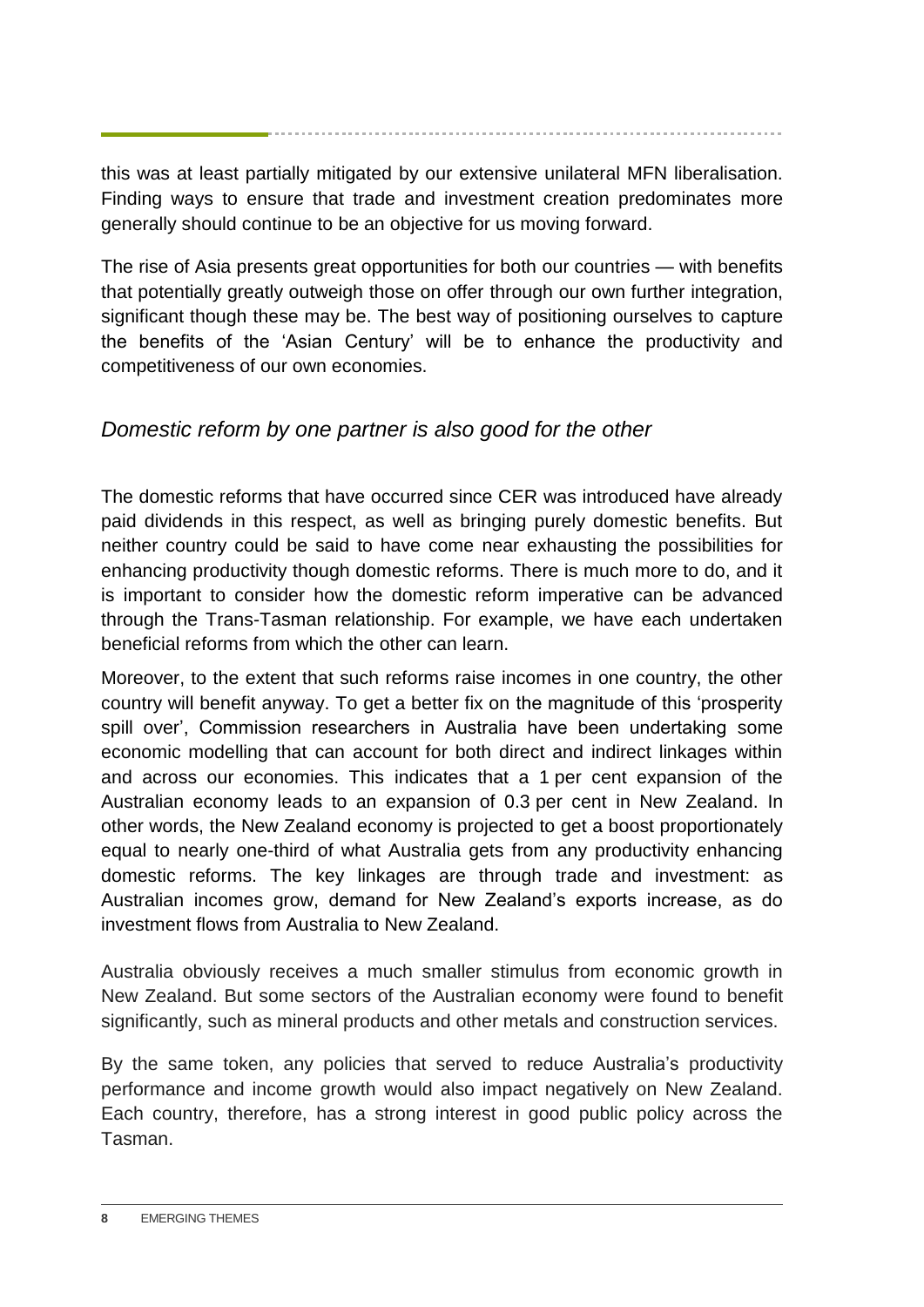### *The way forward: a grand vision or (more) 'Kiwi–Aussie pragmatism'?*

A message we are hearing from consultations is that the general predilection of Kiwis and Aussies for getting on with the job, while steering clear of grand gestures, fits well with the challenges and opportunities ahead. But it is necessary to have a clear idea of what the 'job' is. So articulating a 'vision' for the trans-Tasman relationship also makes sense. That is not to suggest that there have been none to date. The aspirations in the concepts of a 'single economic market', or 'seamless regulatory environment' — in which people and business from one country can have a 'domestic-like' experience when in the other — already constitutes a vision. It is grounded in the practicalities of our relationship and one that still seems relevant to the future, though perhaps augmented with a more explicit acknowledgement of the wider regional context.

'Kiwi-Aussie' pragmatism (a term used by a participant at one of our roundtables) is likely to serve us well in:

- the ambitions and priorities we set for further trans-Tasman integration
- assessing joint net benefits and dealing with any sensitive distributional issues that may arise
- working through issues where national autonomy considerations come to the fore
- learning from the things that the other country does better, and
- reforming or devising new governance/institutional arrangements to manage the ongoing integration agenda.

Harmonisation of business regulations is a case in point. One option that has been raised would be to follow a decision rule based on a 'negative list' — that all regulations should be harmonised except where a good case is made against it. An alternative is to focus harmonisation efforts on those areas of regulation that pass certain threshold tests based on likely net benefits — such as common agreed regulatory objectives and large transactions costs from current regulatory differences. A more pragmatic additional 'filter' might be whether or not such areas of regulation have succeeded in becoming harmonised across Australia's Federation. Where this is not so, or the relative costs and benefits are uncertain, harmonisation will probably not be worth pursuing, at least in the short term. That said, mutual recognition remains an important (and arguably underutilised) alternative and potential precursor to harmonisation.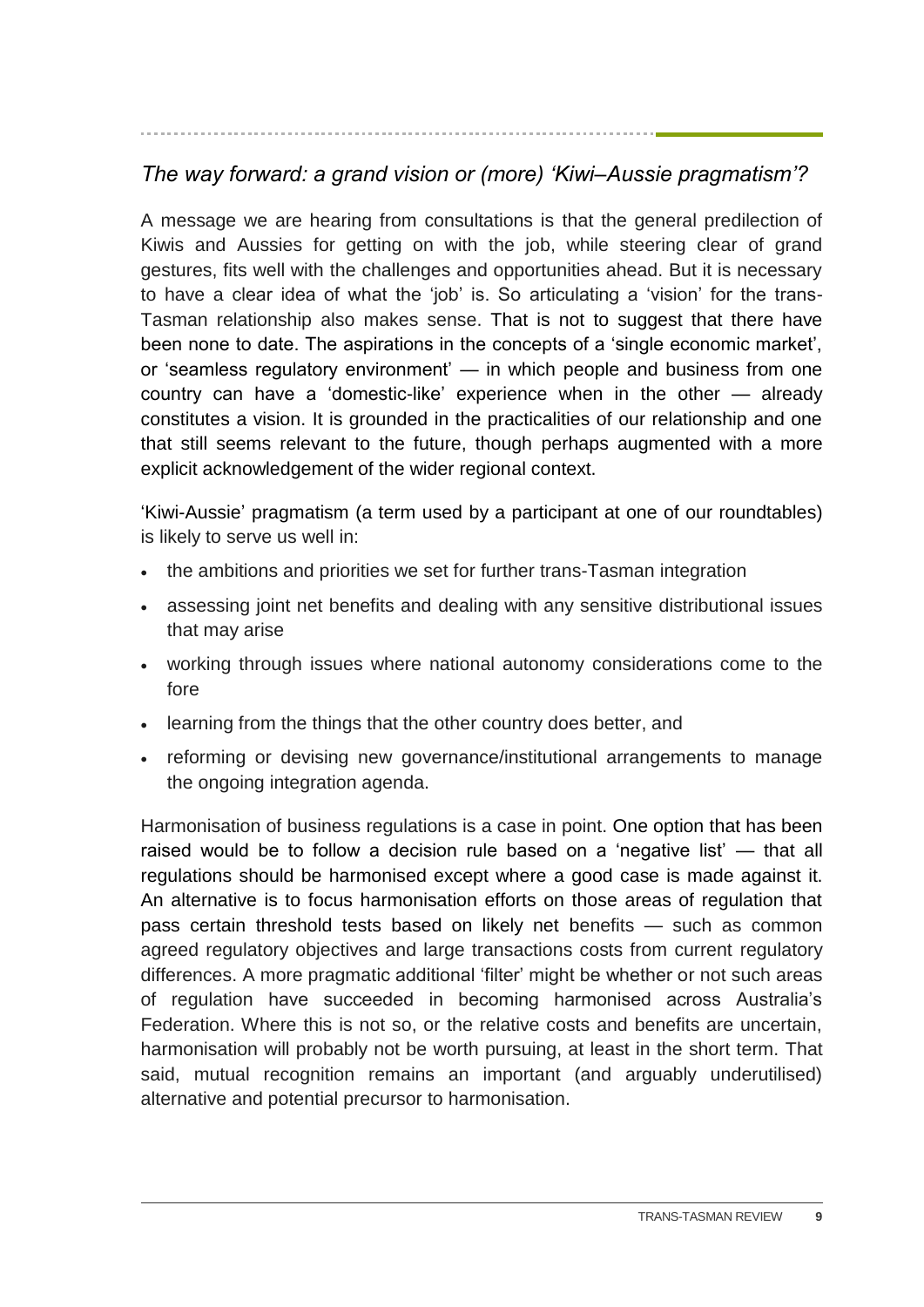# **Emerging policy action areas**

As shown in the Issues Paper, we are using a framework based on the 'four freedoms' — in trade in goods and services, and in the movement of capital and labour — to identify potential areas for further integration. But our framework also encompasses freedom of knowledge and integration or interaction of government functions. Government regulation and other measures can impede these freedoms at various points — between the borders, at the border or post-border.

There are lots of items to consider. Potential reforms can be screened according to their:

- width of reach (number of entities and/or value of activity affected)
- depth of reach (degree to which entities are affected and/or compliance and other costs of the current arrangements)
- implementation costs
- how costs and benefits are shared between the two countries (with higher priority assigned to those that produce clear net benefits for each) including any impacts on 'third country' relationships.

Evidence needed for this is coming from submissions, consultations, previous studies or reviews and from our own research.

We are also looking out for impediments that, while not imposing great costs, may be causing unnecessary irritation and going against the spirit of the 'domestic-like' experience. It has been suggested to us that current mobile phone roaming charges, departure taxes and bank transfer fees all fall into this category.

Without pre-empting what we might say in our draft report — still nearly 3 months off — we can alert you to some other potential policy initiatives to advance the 'four freedoms' that have been featuring in discussions on both sides of the Tasman.

### *First freedom: a Customs Union?*

Under the CER, imports from the partner country enter duty free, although they first have to comply with 'rules of origin' that are costly to administer and can lead to distortions in production.

While this means that there is already just one regime for goods trade across the Tasman, Australia and New Zealand have different tariff regimes for other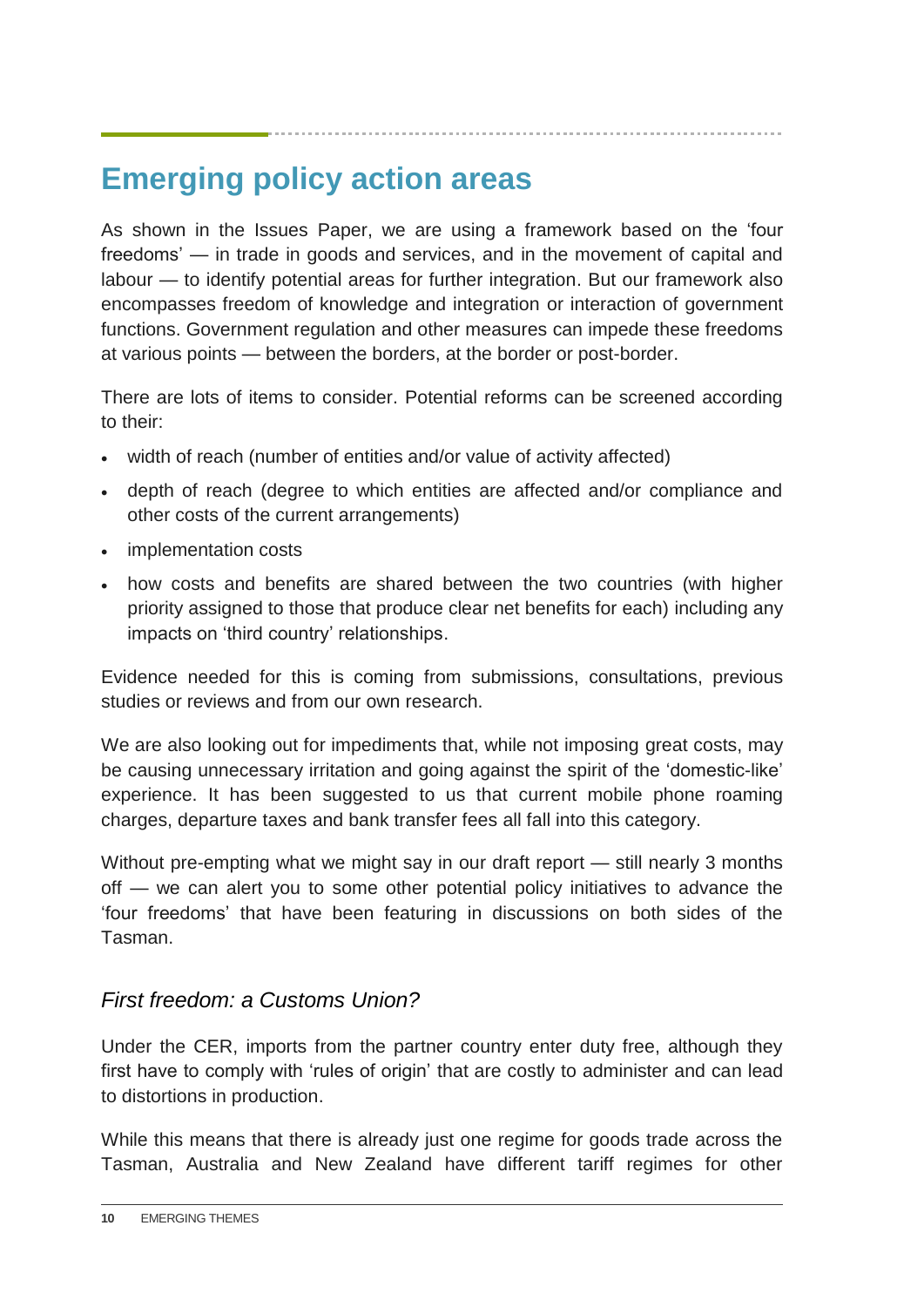countries. One option we have been prompted to explore is a 'customs union', under which Australia and New Zealand would set a common external tariff on imported items. Depending on the details, this option would allow for the CER RoO to be abolished. It would also join the two partners at the hip for future trade negotiations, which some commentators have suggested would increase our bargaining power and help ensure that New Zealand in particular is not left out of any worthwhile future trade blocs, particularly in Asia.

However, there are also costs and complexities in forming a customs union, and being 'joined at the hip' could sometimes prove awkward. There may be other options that produce broadly the same benefits but at less cost. For example, unilateral reductions in tariff peaks could also enhance productivity and remove the need for rules of origin, and Australia and New Zealand would still be free to jointly pursue Asian initiatives where appropriate.

#### *Second freedom: more integrated transport services?*

The CER provides for free trade in services, with the following exclusions:

- air services, broadcasting, third party insurance, postal services and coastal shipping for Australia
- air services and coastal shipping in the case of New Zealand.

Our consultations are raising questions about whether there are valid reasons for maintaining these exclusions. In particular, restrictions on transport across our two countries would seem inimical to the integration of our economies. There has been considerable progress in liberalising air services between our two countries through the Single Aviation and Open Skies Agreement — and air travel now looks pretty competitive — but the Tasman Sea is still regarded as an 'expensive stretch of water'. Reforms that could reduce trans-Tasman shipping costs are worth exploring.

### *Third freedom: harmonised business taxation?*

The Henry Tax Review suggested that:

If increased integration of the Australian and New Zealand economies is desired, a broad examination of the appropriate degree of harmonisation of business income tax arrangements between Australia and New Zealand should be undertaken.

It has become abundantly clear from our consultations that the number one issue for businesses operating across the Tasman is mutual recognition of imputation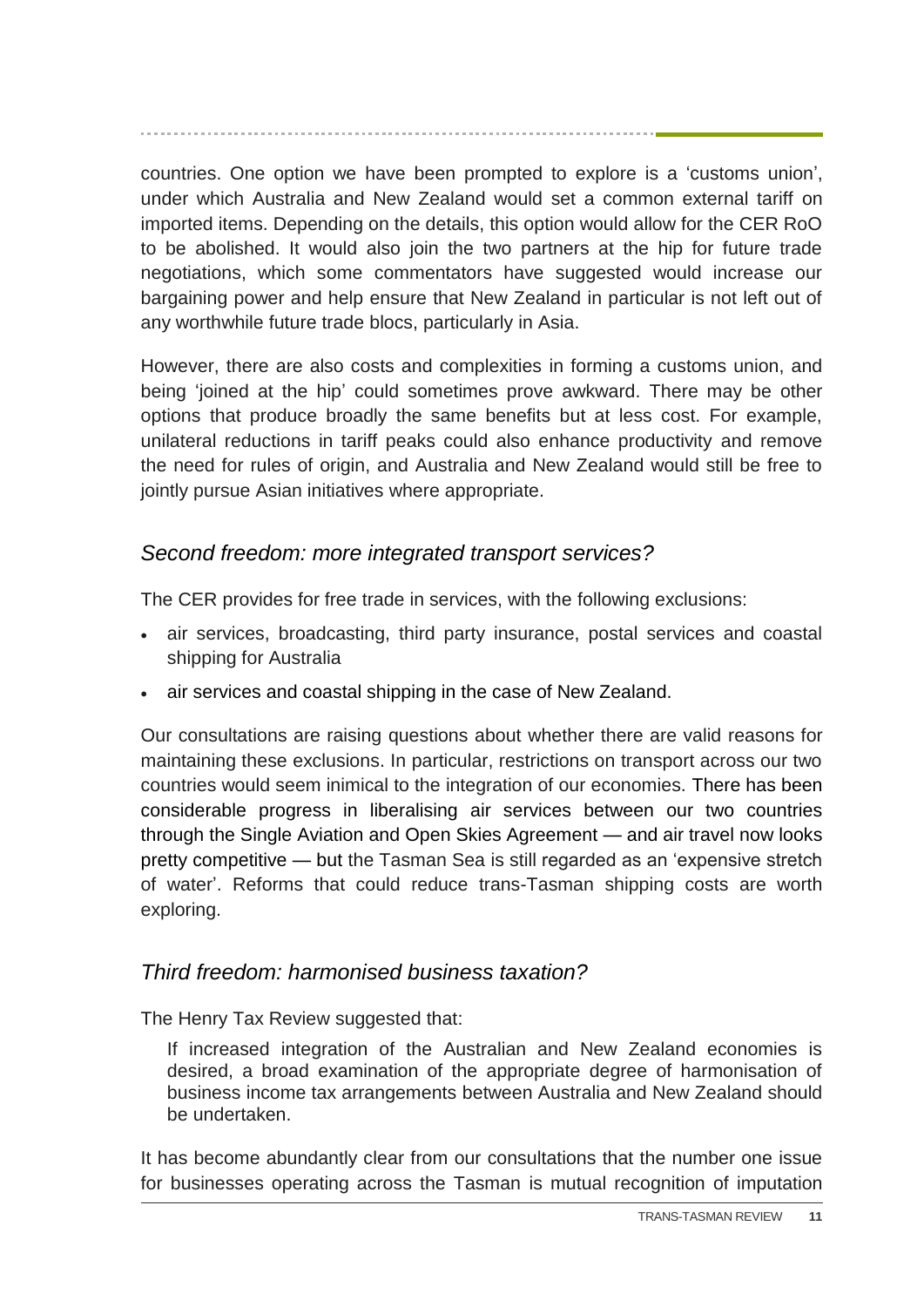credits. Imputation credits are used in Australia and New Zealand to prevent the double taxing of company profits in the hands of shareholders, but they only apply domestically. This potentially creates a bias against offshore investment, including across the Tasman. The Australia New Zealand Leadership Forum (sub. 15) contends:

The tariff on capital that arises from the lack of mutual recognition of franking and imputation credits has been of longstanding concern to business on both sides of the Tasman. Political leadership is required to resolve this issue.

That this is of "long standing concern" suggests that it is not a straight forward matter to address. There are in fact a number of dimensions to it, bilaterally and more widely. In brief, the merits of mutual recognition of imputation credits would seem to depend on:

- the size of investment distortions under the current arrangements
- economic implications of the fiscal shortfall from mutual recognition (including the extent to which this would give rise to new distortions), and
- whether or not either country is likely to move away from a business tax system involving imputation credits in the medium term.

We understand that the ANZ Leadership Forum has commissioned modelling from the NZIER and CIE to help answer the first two questions. This should provide a useful contribution to our own analysis.

### *Fourth freedom: even freer labour movements?*

The free flow of people across the Tasman has effectively been in place since 1923, and more formally since 1973 under the Trans-Tasman Travel Arrangement. New Zealand and Australian citizens are able to enter each other's country freely to visit, live and work provided they satisfy health and character requirements. As noted, in part due to wages generally being higher in Australia, many more New Zealanders than Australians travel across the Tasman to take up employment opportunities.

This relative 'borderlessness' distinguishes the trans-Tasman relationship from most other bilateral arrangements. Also while preferential trade agreements are common, these have rarely been preceded by such extensive relaxation of immigration restrictions, again illustrating the 'family' connection.

But people may still be deterred from moving for work due to issues concerning superannuation portability, occupational licensing and access to government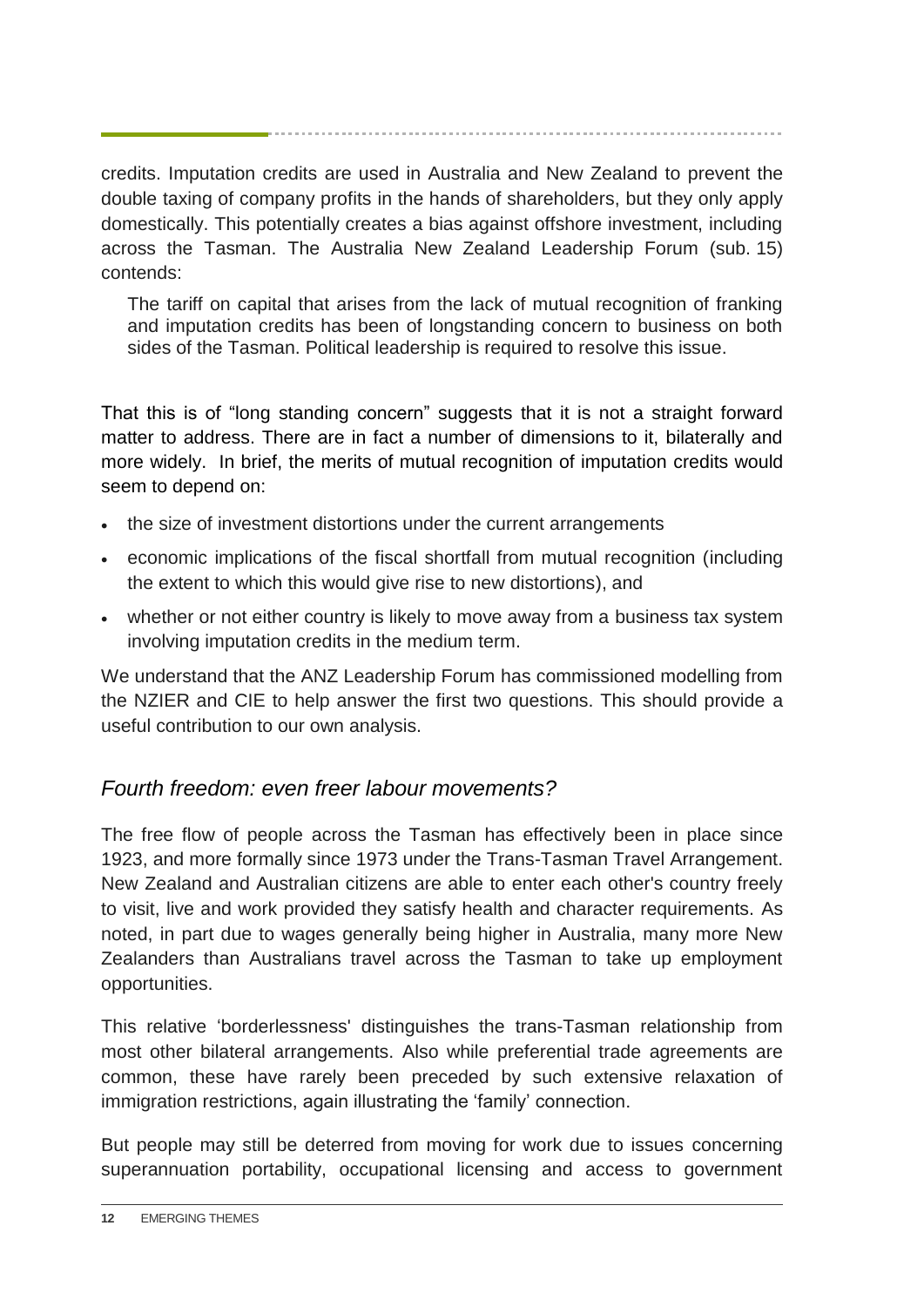entitlements. Progress has already been made on some of these issues, but we need to test whether the current arrangements impede efficiency-enhancing movement of people across the Tasman.

Issues of fairness have also been raised. For example, there is concern that some New Zealanders who have lived, worked and started families in Australia may be without access to a social safety net under current eligibility rules. Equally, New Zealanders who are long-time residents in Australia may find that they have little prospect of gaining permanent residency and perhaps less prospect than temporary 457 visa holders. These present some knotty questions, which have been examined in previous reviews. Given the complete freedom of entry to Australia, and the potential benefits this brings, it remains important that people's decisions are mainly influenced by differences in productivity and its rewards, rather than by differences in social security or other entitlements.

#### *Better government services?*

Where transaction costs are lowered, firms and individuals can be expected to exploit the new opportunities for profitable exchange that emerge. But if one country has a better way of producing a government service or addressing a policy problem, there is no automatic mechanism for this being spread to the other. So there is a need to think differently about integration when it comes to government functions. Given that government expenditure makes up around 35 per cent of GDP in Australia and 40 per cent in New Zealand, this is a significant issue. Even small improvements in service delivery costs could reap large dividends.

There are various options for enhancing government functions through the medium of the bilateral relationship, including: undertaking some functions jointly (for example, moving to a single trans-Tasman regulator in some areas); emulating successful approaches from across the Tasman, including use of private delivery and contestability; and, related to this, increased benchmarking of government services. These options again raise questions of the governance and institutional arrangements around the CER.

# **Concluding remarks**

We will test these and other ideas and lay out various options in a 'discussion draft' that we plan to release in mid-September. Our draft proposals will fall into four categories: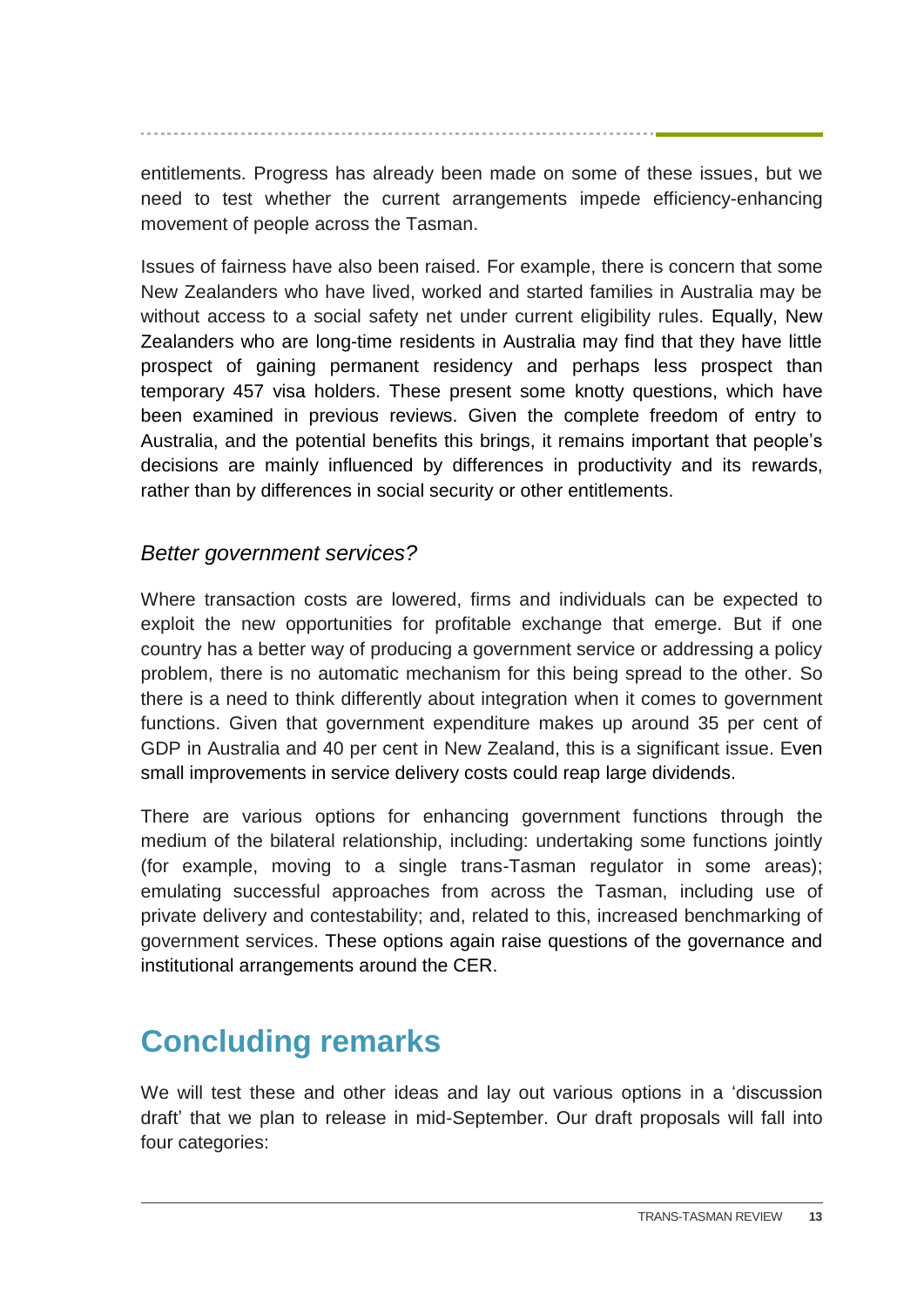- 'Get on with it' (for items on the current CER work program that would clearly be beneficial, but need progressing)
- 'Just do it, or don't do it' (where we have obtained sufficient evidence to recommend such a course)
- 'Look further into it' (for areas we identify as prospective of net gains, but which require further work to properly assess)
- 'Stop doing it' (for areas currently being pursued that do not look promising or sufficiently worthwhile relative to other options)

There are also some lessons from the COAG reform experience in Australia about not attempting to do too much at once and paying attention to prioritisation and sequencing — to take advantage of complementarities, to achieve solid outcomes from existing reform efforts before moving on to the next thing, and to lay the groundwork (technical and 'educational') for more complex or contentious reforms. The institutional arrangements for managing and monitoring the integration agenda are again important from this perspective, including to ensure that implementation occurs as intended.

In sum, much has been achieved over the last 30 years, but the journey is not over. The report by the two Productivity Commissions will outline further steps to advance the Trans-Tasman relationship in a mutually beneficial way, but without losing sight of the bigger international picture and the ongoing importance of domestic reform.